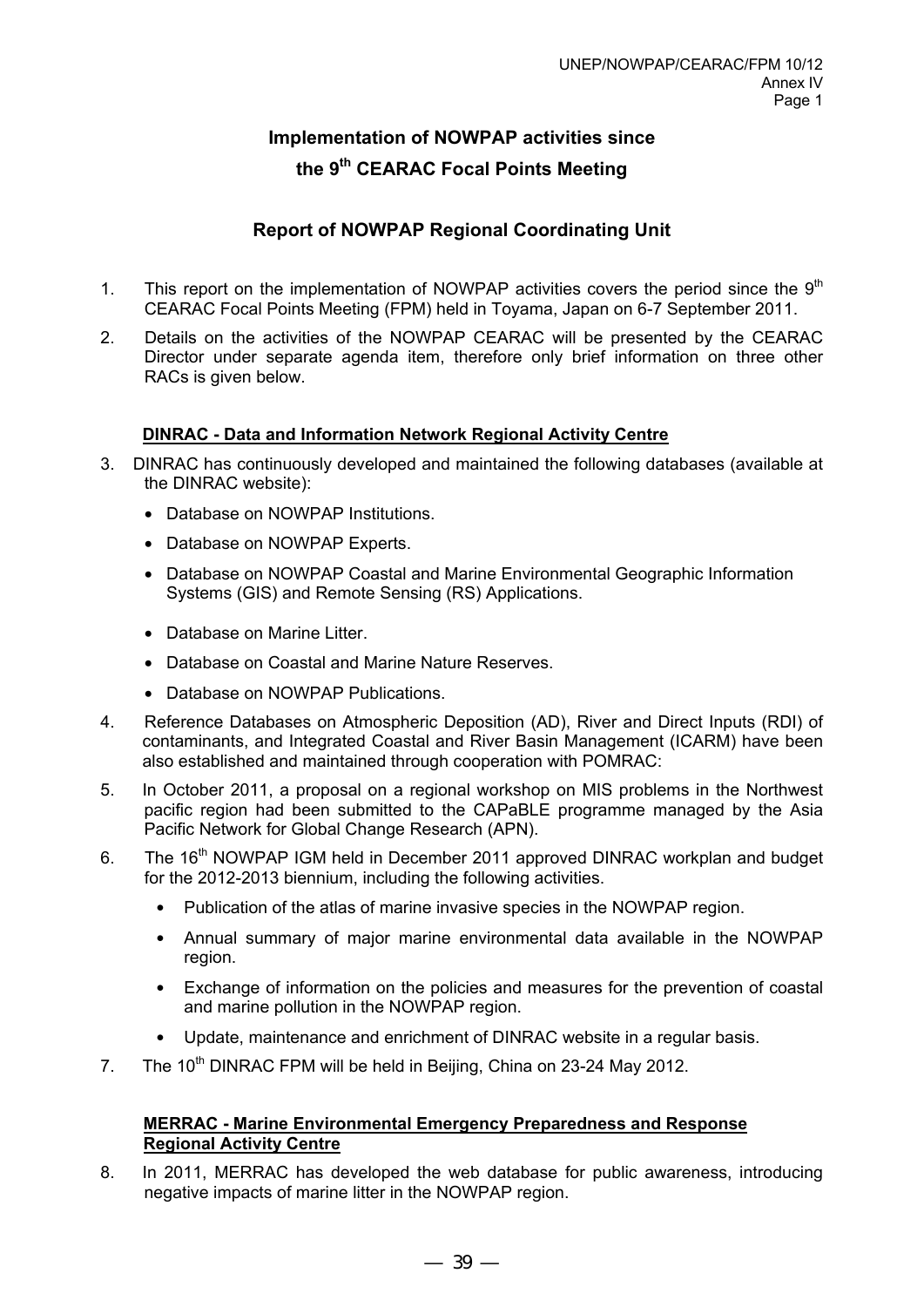- 9. MERRAC has also maintained the following databases, available at the MERRAC website:
	- List of oil spill response equipment, institutions and experts in the field of marine pollution preparedness and response.
	- List of oil and HNS spill accidents over 10 tons (provided to DINRAC to develop meta-database on marine pollution accidents).
- 10. The 16<sup>th</sup> NOWPAP IGM approved MERRAC work plan and budget for 2012-13 biennium, including the following activities:

 Expert Meeting to be hosted by China on the technical issues regarding the marine pollution preparedness and response in the NOWPAP region.

 NOWPAP Exercises (NOWPAP BRAVO, NOWPAP DELTA) to enhance regional capacity on marine pollution preparedness and response. In particular, a full-scale field oil spill response in Korea will be organized in May 2012 during the 2012 Yeosu Expo.

 Implementing specific projects including 1) Legislation and practice on marine pollution damage civil liability and compensation; 2) Environmental issues related to oil spill incidents and 3) Development of the practical assistance procedure and system under the NOWPAP RCP.

- Marine litter issues (under NOWPAP RAP MALI).
- 11. The 15<sup>th</sup> MERRAC FPM and the  $7<sup>th</sup>$  Competent National Authority (CNA) Meeting will be held in Yeosu, Korea on 14-18 May 2012.

#### **POMRAC – Pollution Monitoring Regional Activity Centre**

- 12. POMRAC has held its 9<sup>th</sup> Focal Points Meeting in October 2011 to discuss details of their activities in 2010-2011 biennium, including the following activities:
	- Preparation of regional overview "Case studies of atmospheric deposition of contaminants with focus on the anthropogenic and natural changes on the selected areas of the NOWPAP region" (ongoing).
	- Preparation of regional overview "River and direct inputs of contaminants in the NOWPAP region with special case studies on anthropogenic and natural changes" (finalized, report published).
	- Review of current and future ICARM activities within the NOWPAP framework (ongoing).
	- POMRAC has also maintained its website, including reference databases developed in cooperation with DINRAC.
- 13. The 16<sup>th</sup> NOWPAP IGM approved POMRAC workplan and budget for the 2012-2013 biennium, including the following main activities:
	- Preparation of the regional overview "PTS and POPs issues of ecological concern in the NOWPAP region".
	- Preparation of the regional overview "Applications of ecosystem valuation, marine spatial planning and ecosystem-based management in the NOWPAP region".
	- Preparation of "Regional guidelines for integrated coastal planning and management".
	- Preparation of the second "State of Marine Environmental Report" for the NOWPAP region (with more focus on socio-economic issues, climate change and issues of biodiversity conservation).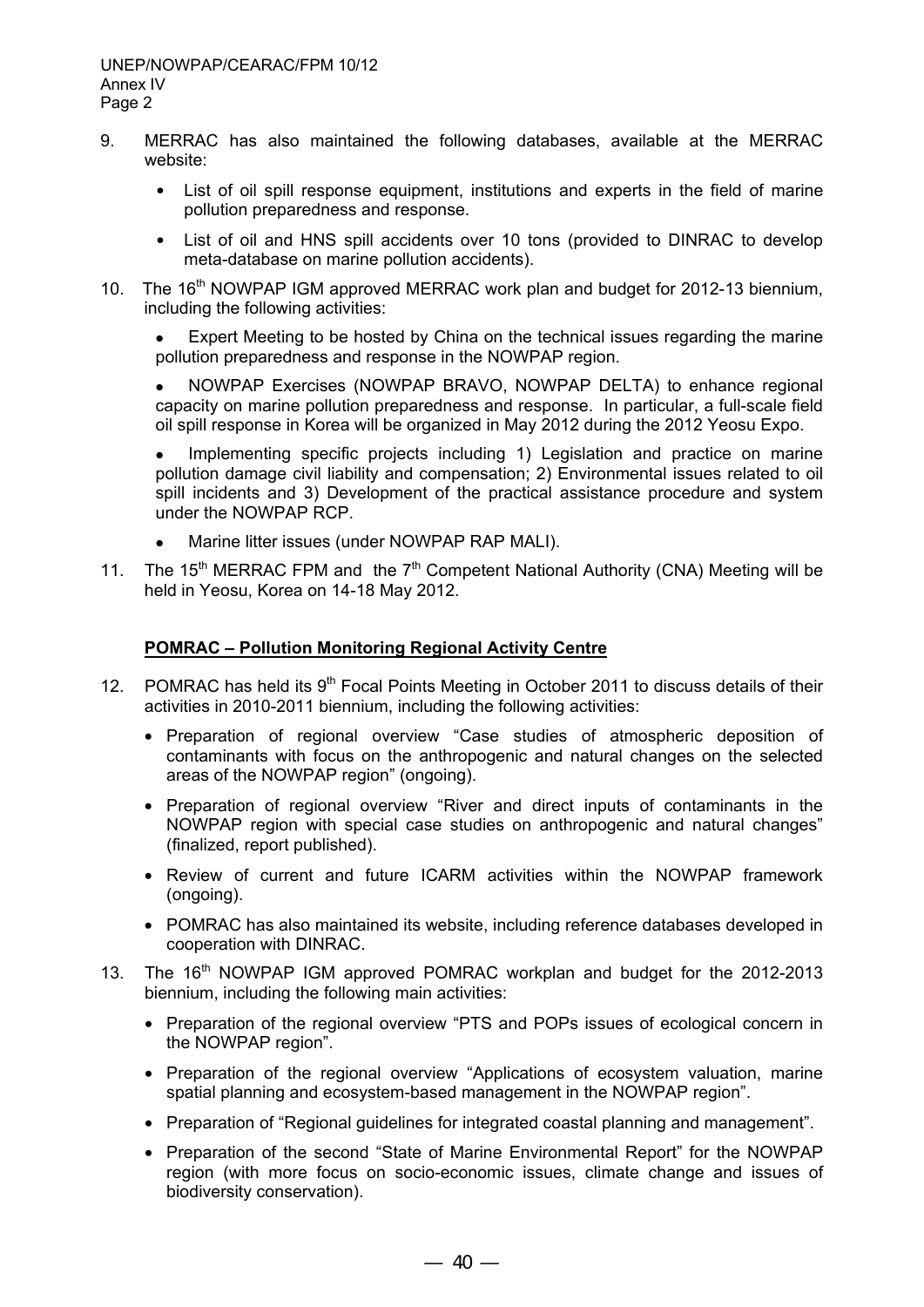- Marine litter issues (under NOWPAP RAP MALI).
- 14. The Regional Workshop on PTS and POPs issues and the 10<sup>th</sup> POMRAC FPM will be held in Kanazawa, Japan on 23-25 April 2012.

\* \* \* \* \*

15. In addition to specific projects carried out by NOWPAP Regional Activity Centres, several activities were implemented and coordinated by the Regional Coordinating Unit as described in the following sections.

# **Building partnerships**

- 16. NOWPAP RCU and RACs staff have continued actively developing and maintaining partnerships with many relevant organizations, programmes and projects in the region. Close relations were established and maintained with the following partners (in alphabetical order):
	- Coordinating Body on the Seas of East Asia (COBSEA)
	- Partnerships in Environmental Management for the Seas of East Asia (PEMSEA).
	- North Pacific Marine Science Organization (PICES).
	- UNESCO/IOC Sub-Commission for the Western Pacific (WESTPAC).
	- UNDP/GEF Project on the Yellow Sea Large Marine Ecosystem (YSLME).
- 17. NOWPAP partners were involved in co-organizing of numerous events, which improved sharing of information, coordination of related activities and raising public awareness.
- 18. Within the UN system, NOWPAP maintained good relationship with UNEP Regional Office for Asia and the Pacific, UNEP Regional Seas Programme, Global Programme of Action (GPA) for the Protection of the Marine Environment from Land-Based Activities, IOC/WESTPAC and IMO which are important partners of NOWPAP. Contacts with the Great Tumen Initiative (GTI), Amur-Okhotsk Consortium, and North-East Asian Subregional Programme for Environmental Cooperation (NEASPEC) were renewed, exploring information sharing and possible cooperation in the future.
- 19. NOWPAP has joined the Global Partnership on Waste management (GPWM) which is being developed by the International Environmental Technology Centre of UNEP Division of Technology, Industry and Economics (DTIE-IETC). This partnership is expected to enhance local, national and regional capacity to deal with marine litter and achieve better impacts from NOWPAP activities.

# **Raising public awareness**

- 20. According to NOWPAP Public Awareness Strategy, the following actions were taken by NOWPAP RCU and RACs:
	- NOWPAP homepage and RAC homepages have been maintained and constantly updated. News and information have been posted on the NOWPAP homepage in five languages (English, Chinese, Japanese, Korean and Russian) since 2006.
	- Electronic newspaper (NOWPAP Quarterly) has been distributed by NOWPAP RCU through e-mails to member states and partners (since 2008).
	- News about NOWPAP implementation were regularly posted at the partners' websites and introduced in their electronic newsletters (e.g., COBSEA, PEMSEA, YSLME)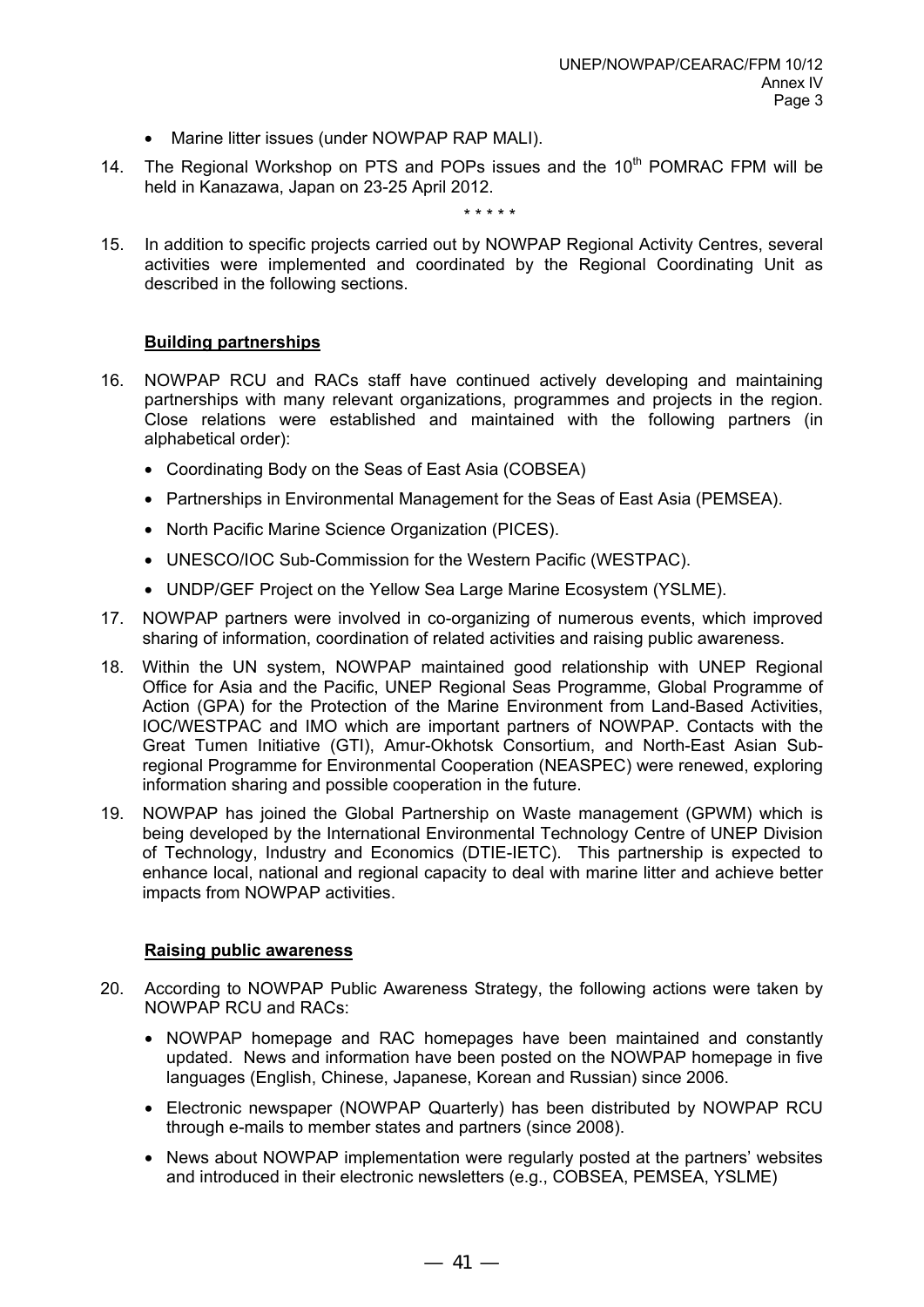- Information about NOWPAP activities was introduced to UNEP Headquarters (HQ), UNEP ROAP and GPA websites (and is currently available there).
- Several brochures, leaflets, posters about NOWPAP activities were prepared and widely distributed. In addition to English, national languages were used when appropriate.
- RACs and RCU staff also contributed articles to magazines, newspapers and newsletters and delivered lectures/presentations at a local level.
- 21. While attending a few global and regional meetings (e.g., UN Regular Process Workshop for Eastern and South-eastern Asian Seas countries; PICES Annual Meetings, etc.) as well as local events, RACs and RCU staff contributed to increasing NOWPAP visibility and attracting public attention to marine environment conservation by introducing the NOWPAP activities.
- 22. RACs and RCU staff also contributed articles to magazines, newspapers and newsletters and delivered lectures/presentations at a local level.
- 23. For the 2012 Expo to be held in Yeosu, Republic of Korea, NOWPAP RCU (together with MERRAC) are working closely with subcontractors and UNEP headquarters preparing NOWPAP exhibition under the Ocean and Coast Best Practice Area (OCBPA), focusing on marine litter management and oil spill preparedness and response.

# **NOWPAP Regional Action Plan on Marine Litter (RAP MALI)**

- 24. In September 2011, details of RAP MALI work plan and budget for 2012-2013 have been discussed at a RAP MALI working meeting which was held in conjunction with the NOWPAP International Coastal Cleanup (ICC) campaign and workshop in China. In December 2011, report on the implementation of the NOWPAP RAP MALI and work plan for 2012-2013 were presented at the 16<sup>th</sup> IGM and approved by NOWPAP National Focal Points. In 2011, the following activities were implemented.
- 25. CEARAC has published updated "Marine litter guidelines for tourists and tour operators in marine and coastal areas" (which was originally published in 2007).
- 26. DINRAC has continuously updated its ML database with monitoring results provided by the NPEC (Northwest Pacific Region Environmental Cooperation Center) and MLTM (Ministry of Land, Transport and Maritime Affairs) for surveys conducted in Japan and Korea as well as ICC results from China and Russia. All national ML monitoring data and related information as well as the data from the State Oceanic Administration of China, are available at the DINRAC website (http://dinrac.nowpap.org).
- 27. MERRAC has continued to collect case studies on the negative impact of marine litter occurred in the NOWPAP member states (to be published in the early 2012).
- 28. News and information related to marine litter have been posted on the NOWPAP homepage and continually updated by NOWPAP RCU, shared by e-mail with NOWPAP RACs and ML FPs (Marine Litter Focal Points).
- 29. 2011 NOWPAP ICC was held in Lianyungang, China with generous support from the host country in September, which contributed to the implementation of the NOWPAP Regional Action Plan on Marine Litter.
- 30. In December 2011 the regional overview on marine litter in the NOWPAP region was updated with information provided by ML FPs and published.
- 31. 2012 NOWPAP ICC is expected to be held in Vladivostok, Russian Federation, in order to raise public awareness, share experiences of NOWPAP member states, and promote the implementation of the NOWPAP RAP MALI.